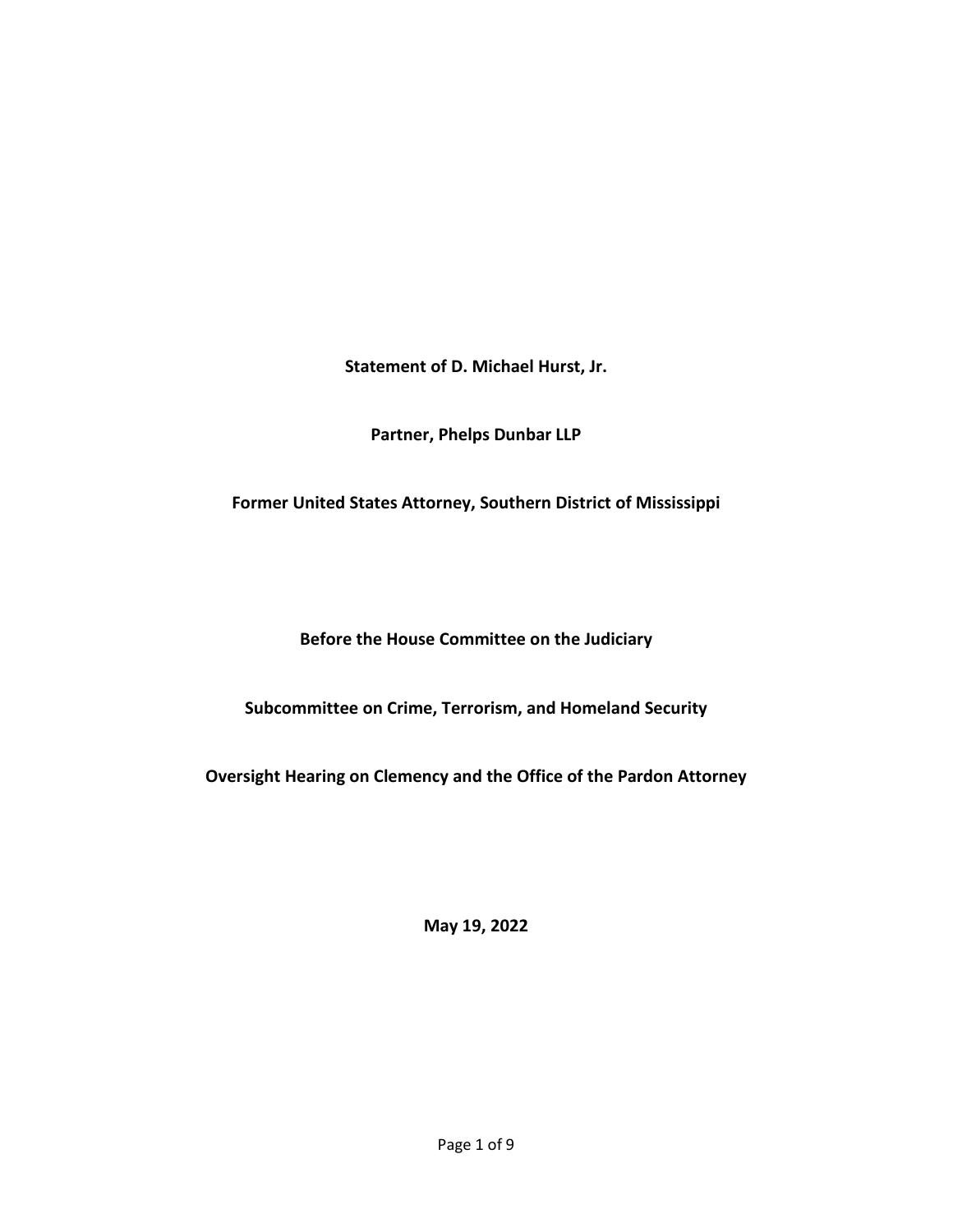Madame Chairwoman, Ranking Member and members of the Committee, my name is Mike Hurst and I am a partner in the Jackson, Mississippi office of the law firm Phelps Dunbar, LLP. I appreciate the invitations to be here today to testify about the clemency process and the U.S. Department of Justice's Office of the Pardon Attorney.

Before joining Phelps in January 2021, I served as the United States Attorney for the Southern District of Mississippi, having been appointed by President Donald J. Trump and confirmed by the Senate in October 2017. Before that, among other things, I worked as a non-profit lawyer, ran for elected office, served as an Assistant U.S. Attorney, worked as a regulatory lawyer and litigator at a law firm here in Washington, DC, was a staffer to a congressman, and finally was Counsel to the Constitution Subcommittee of the House Judiciary Committee.

I am here today to give my perspective on these issues as a former Chief Federal Law Enforcement Officer, a former line federal prosecutor, and now as a criminal defense attorney. The views I am expressing today are my own, and do not represent those of my firm, my clients, or anyone else.

# **I. Brief Overview of Historical Precedent**

I will dispense with the historical background of the President's authority to grant clemency, as you have had august academics and impressive law school professors who have thoroughly briefed this subcommittee on those historical precedents. Suffice it to say that the President of the United States clearly has some of the strongest authority in this arena, emanating directly from Article II, Sec. 2 of the Constitution itself, and that authority has been further solidified by various U.S. Supreme Court opinions over the years.

### **II. My Experience Working in DOJ**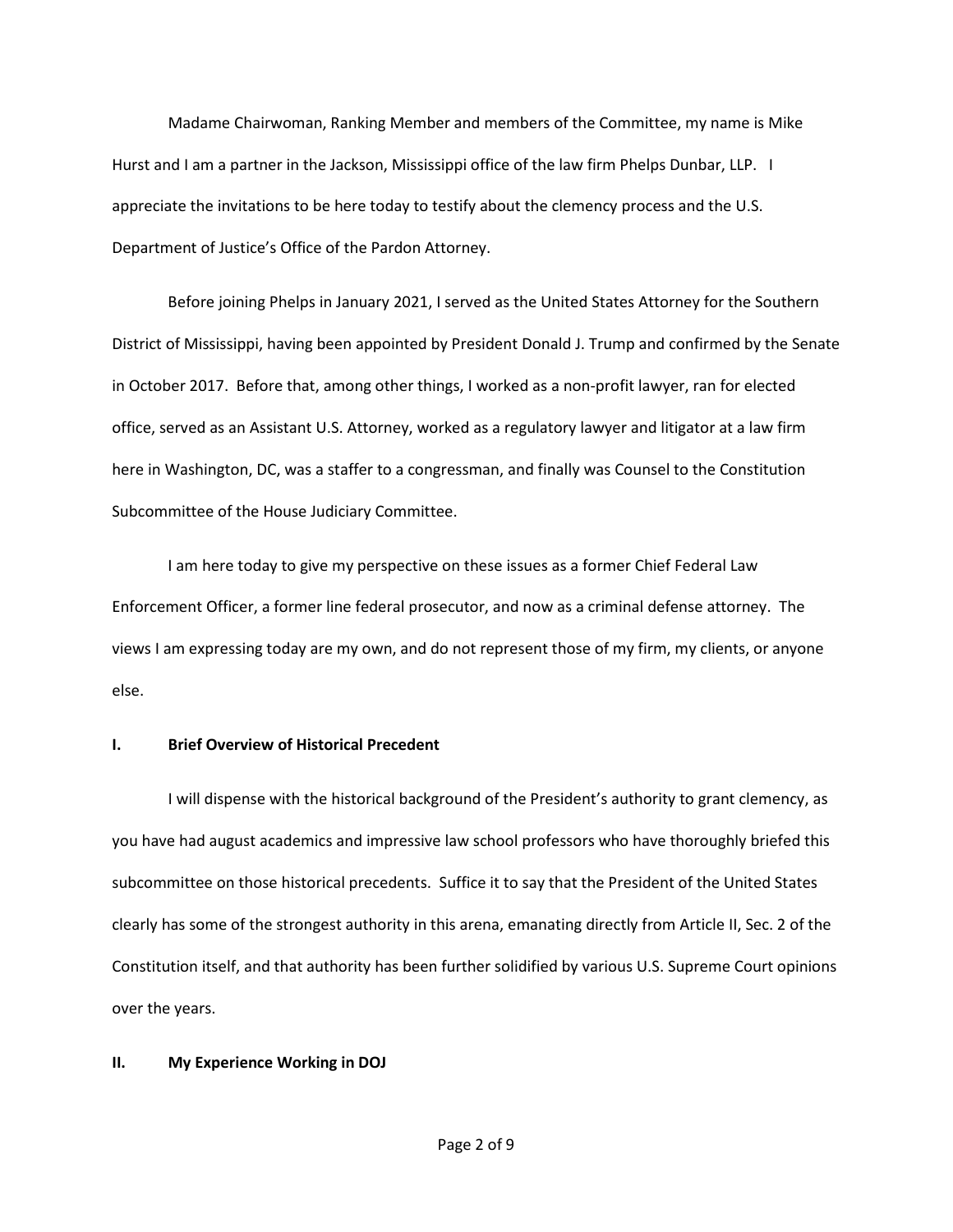During my tenure as United States Attorney, I received requests from the Office of the Pardon Attorney to respond to petitions for clemency of defendants who had been prosecuted in my office. From a policy standpoint, I believe that is an appropriate request. In most cases, our prosecutors know these defendants, the circumstances that led to their arrest, the details of the prosecutions and the convictions, and the intricacies of the cases better than anyone else.

As U.S. Attorney, I recommended approval of some petitions and disapproval of others, similar to my previous job as an AUSA, where I decided which cases had sufficient evidence to prove beyond a reasonable doubt to prosecute and which ones did not. In both instances, my goal was not to lock someone up or keep someone locked up. Rather, our role as federal prosecutors was to ensure that justice was done.

As Justice Sutherland wrote in his majority opinion in *Burger v. United States*:

"The United States Attorney is the representative not of an ordinary party to a controversy, but of a sovereignty whose obligation to govern impartially is as compelling as its obligation to govern at all; and whose interest, therefore, in a criminal prosecution is not that it shall win a case, but that justice shall be done. As such, he is in a peculiar and very definite sense the servant of the law, the twofold aim of which is that guilt shall not escape or innocence suffer. He may prosecute with earnestness and vigorindeed, he should do so. But, while he may strike hard blows, he is not at liberty to strike foul ones. It is as much his duty to refrain from improper methods calculated to produce a wrongful conviction as it is to use every legitimate means to bring about a just one."<sup>[1](#page-2-0)</sup>

DOJ's policies with regard to review of clemency petitions are correct – clemency should only be granted in extraordinary circumstances and exercised rarely. Over the last few years, some have attempted to demonize law enforcement and prosecutors, arguing that too many people are being prosecuted for too many crimes. However, the impetus to change that issue begins here, in Congress, in this branch of government. Congress passed the criminal laws. If a majority no longer likes those laws,

<span id="page-2-0"></span><sup>1</sup> 295 U.S. 78 (1935).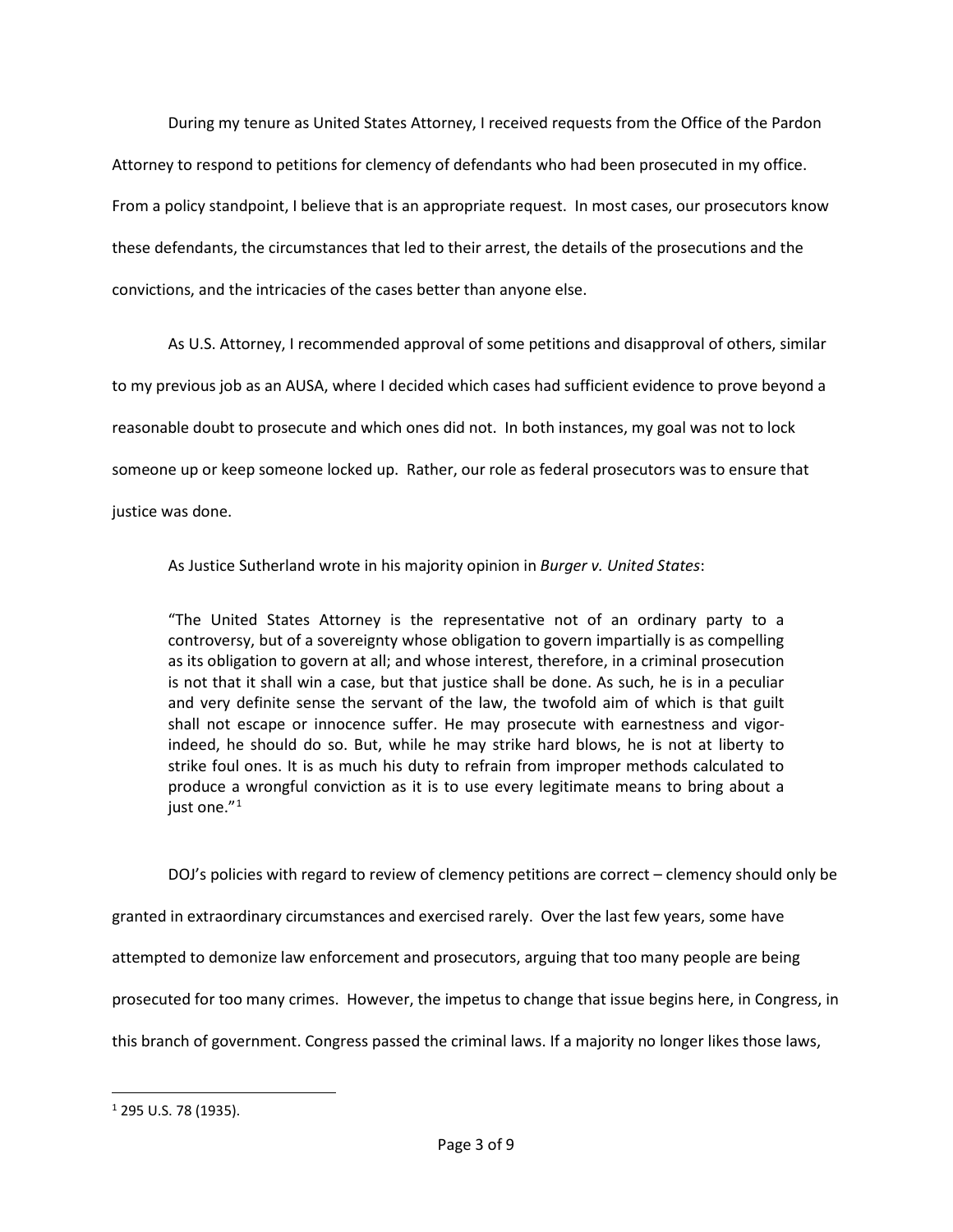repeal them. Despite what those whom have never prosecuted a case will argue, AUSAs are not in the business of prosecuting and convicting innocent people. In our judicial system, the Federal Government has an immense burden of proof, as it rightly should – beyond a reasonable doubt. AUSAs have to convince 12 common, ordinary people from their communities that someone has broken the criminal laws that Congress passed without a reasonable doubt in their mind. The reason the conviction rate is so high in the federal criminal justice system is because of the professionalism and dedication of our federal law enforcement, and the unsung heroism and work done by our state and local partners on the ground. While crime is surging around our country, the discussion we should be having is not how to release more criminals, but how to increase prosecutions, arrest more violent offenders, and other efforts to make the public safer.

#### **III. Responses to Criticisms of the Clemency Process**

#### a. Office of the Pardon Attorney is Not Biased

My experience over the years with the Office of the Pardon Attorney was always professionalism, fairness, methodical, and deliberative – exactly what we all should want and expect of those reviewing a petition of someone who wants out of prison. Never in all of my experience did I ever get the sense that the Office of the Pardon Attorney was biased, one-sided, or otherwise pushing either a grant or denial of clemency.

Some commentators have criticized the Office of the Pardon Attorney by saying that, because they are housed within DOJ, and maybe some are former prosecutors themselves, that they cannot divorce themselves from the pressure exerted by DOJ's law enforcement mission. However, I would say those commentators have never worked within the Department of Justice. DOJ is an incredibly diverse, multi-faceted agency, who's main job is not law enforcement, but rather to do justice. In fact, the Department of Justice is the only federal cabinet agency that is named after a virtue, with that virtue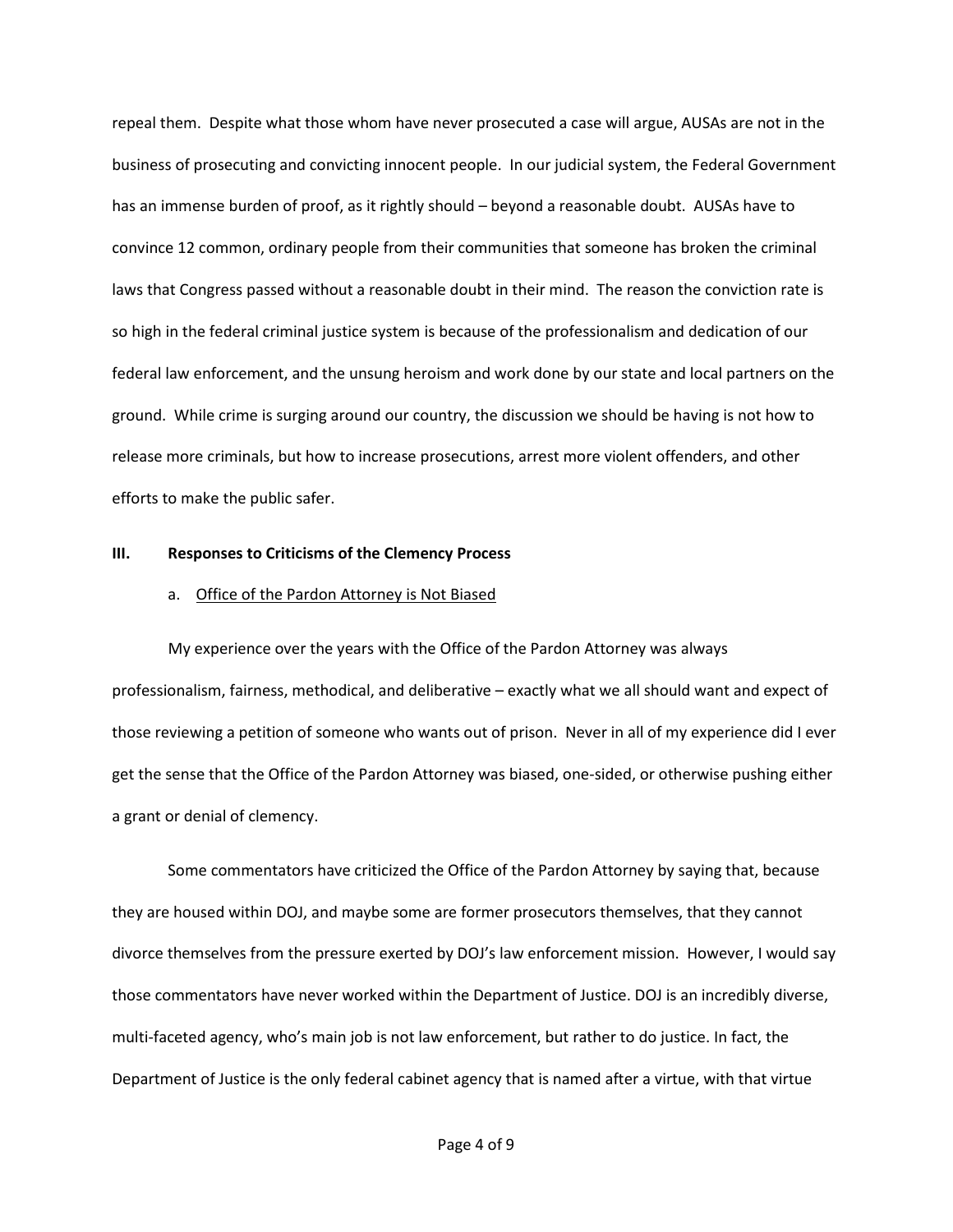driving DOJ criminologists within the National Institute of Justice or DOJ community organizers within the Community Relations Service or DOJ statisticians within the Bureau of Justice Statistics. The Department of Justice does not consistent solely or exclusively of just federal prosecutors. There is a wide arrange of backgrounds, skillsets, positions, and jobs within and throughout the Department, other than prosecutors, such that it cannot be reasonably argued that the Office of the Pardon Attorney is bullied or pressured into doing (or not doing) anything.

One of the arguments used by some to show bias at the Office of the Pardon Attorney is the perceived "low output" of actual pardons and commutations issued by the President. But this is a red herring. At the end of the day, the President decides who to pardon. Conversely, if all 151,283 individuals incarcerated in federal prisons applied for clemency, those clemency numbers and percentages would be even more miniscule. It is a disingenuous to argue bias within the Office of the Pardon Attorney when the percentages of pardons and commutations are driven by factors outside the Pardon Attorney's control (Presidential prerogative, number of petitions, qualities of candidate, etc.).

### b. Multi-Level Reviews of Clemency Petitions are Necessary

Some commentators also argue that the clemency process is biased against granting relief because there are too many possible veto points through the gauntlet. On the other hand, I see those checks and balances in the evaluation process as a positive, as these multiple points of review are reevaluating someone who has been thoroughly investigated by professional law enforcement agents, their cases analyzed by federal prosecutors, who voluntarily pled guilty, or were found guilty beyond a reasonable doubt by their peers in their community, and ultimately sentenced by a federal judge with all the resources of a U.S. Probation Office and the sentencing guidelines to help provide uniformity. Our system of justice is not perfect, by any means. But as long as human being are involved, there never will be a perfect justice system. I would venture to say, however, that despite its flaws, we still have the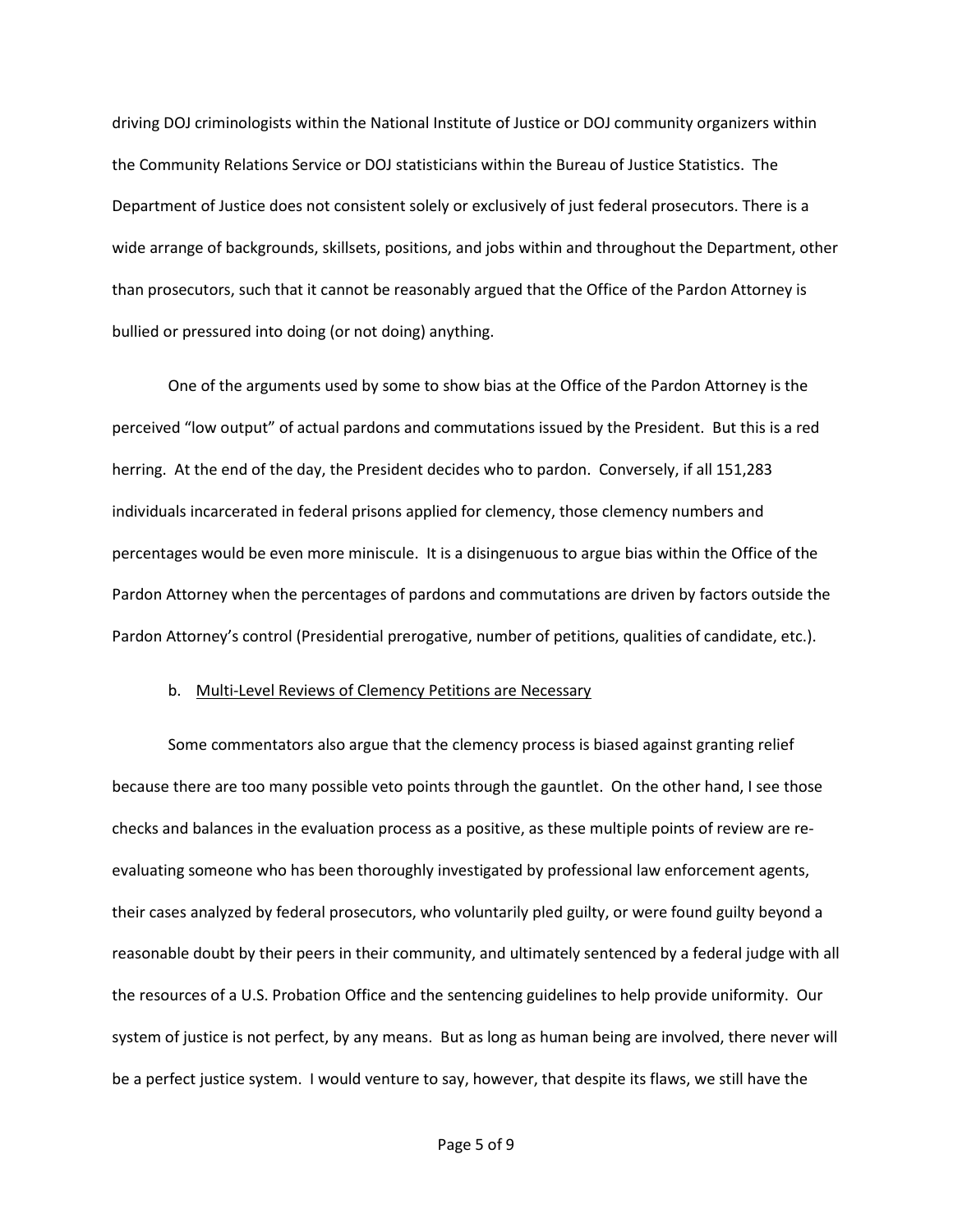best, fairest system of justice in the world, so much that we send our federal prosecutors all around the world to train others on the rule of law, justice and judicial process, and others want to emulate us.

## c. Criteria Should be High for Release of Those Convicted of Federal Crimes

Some commentators criticize DOJ's regulations which characterize commutations as "extraordinary" remedies which should only be "rarely granted." However, considering the release of inmates back into society is something extraordinary, and, if the review is done correctly, such requests for release should properly only be rarely granted.

# **IV. Potential Solutions (in Search of a Problem)**

# a. More Government Is Not the Answer

Some have advocated for creating a new, independent federal governmental agency to address these perceived issues. But I believe President Ronal Reagan had it right when he said, "The closest thing to eternal life on earth is a Government Program." The last thing we need is another government program or agency, for a few reasons. First, as a general matter, we should go back to President Trump's idea in his executive order regarding regulations, but apply it to agencies: for every new agency created, we need to repeal two additional government agencies. Second, if the current reviewing agency is facing 17,000+ petitions, but Congress has only allocated them 20 staffers – and you want them to do more – it stands to reason that Congress should give them more resources (again, I disagree with this, specifically Congress expanding government). The problem with simply growing government is that it is never enough, and it is hardly ever repealed or scaled back. Finally, even if Congress were successful in establishing this new "U.S. Clemency Board," there is no authority requiring the President to use, rely upon or defer to this new agency. Every President has relied upon DOJ's Office of Pardon Attorney to handle the review of clemency petitions for him, even Presidents who desired to expedite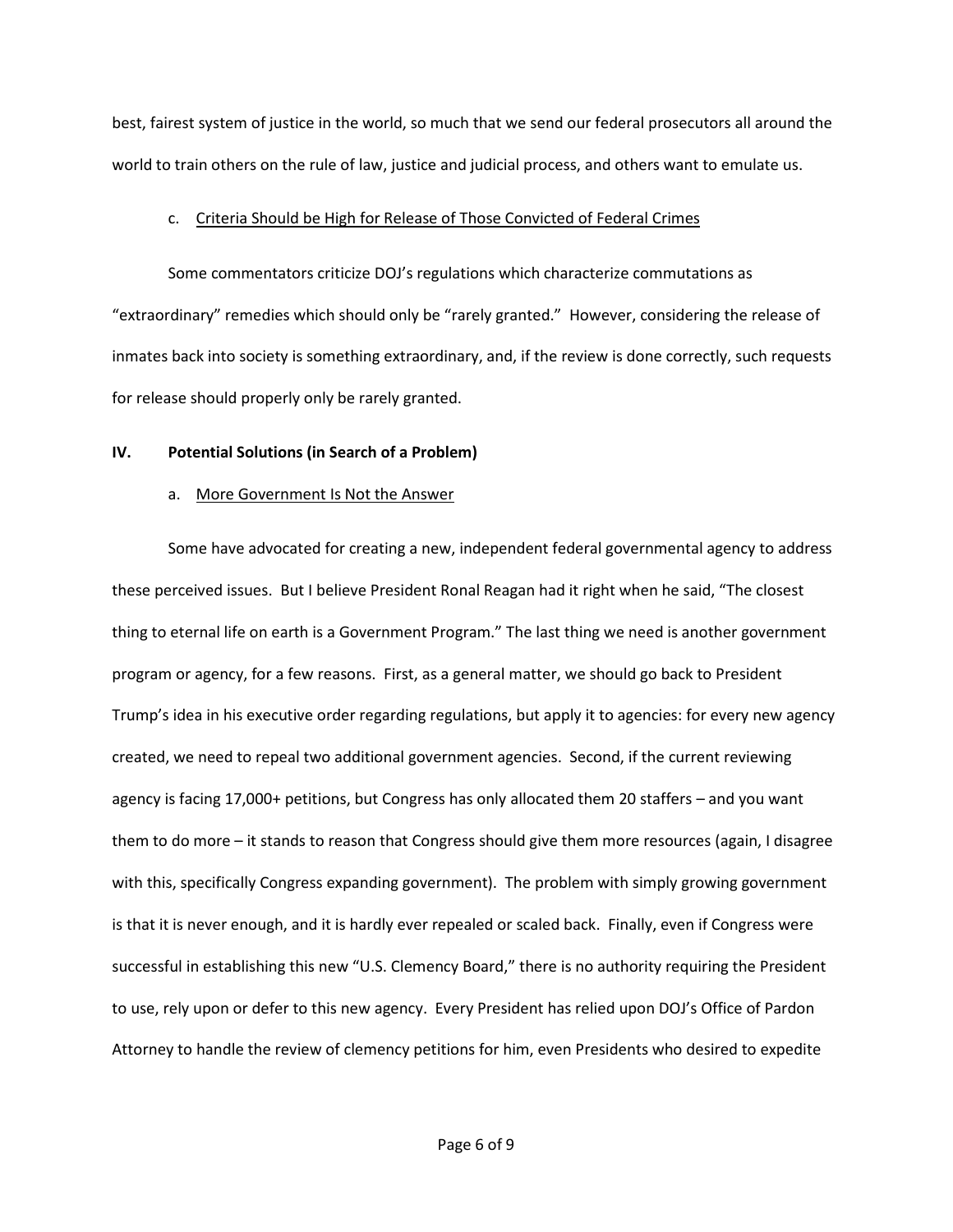and speed up the process in order to grant more clemency requests. It is because the Office of Pardon attorney works.

### b. Real Oversight of Executive Agencies

I noticed that today's hearing is entitled "Oversight Hearing on Clemency and the Office of the Pardon Attorney," yet the new Pardon Attorney for DOJ, Elizabeth G. Oyer, who was appointed just a few weeks ago, was not called today to testify. That seems odd. If one is serious about conducting real oversight of an executive agency, might I suggest calling said agency to appear before the subcommittee and testify? Ms. Oyer's background includes a decade in the Federal Public Defender's Office, which presumably shows the initiative by this Administration in attempting to revamp and rev up clemency petitions and should help to dispel any perceived bias on the part of the Office of the Pardon Attorney in favor of prosecutors at DOJ. However, this Subcommittee cannot know the answers to these thorny questions if it doesn't call the executive agency to appear before the subcommittee for its oversight hearing regarding that specific agency.

In my opinion, a more concerning and insidious threat facing the clemency process is the political abuse or wholesale avoidance of the system in place, via corruption and/or cronyism, which does not necessarily discriminate among political parties. In my humble opinion, that is a more noble goal of this subcommittee in conducting oversight of the Office of Pardon Attorney, rather than using your oversight authority as a Trojan Horse to effect political change of decarcerating federal prisons.

### c. It's the President Prerogative, Not Congress's

Presidents can prioritize or de-prioritize the issue of clemency during their administrations. For instance, President Barak Obama directed the U.S. Department of Justice to institute a Clemency Initiative in 2014, which encouraged federal inmates who would not pose a threat to public safety to petition to have their sentences commuted by the President. At the end of the day, the President can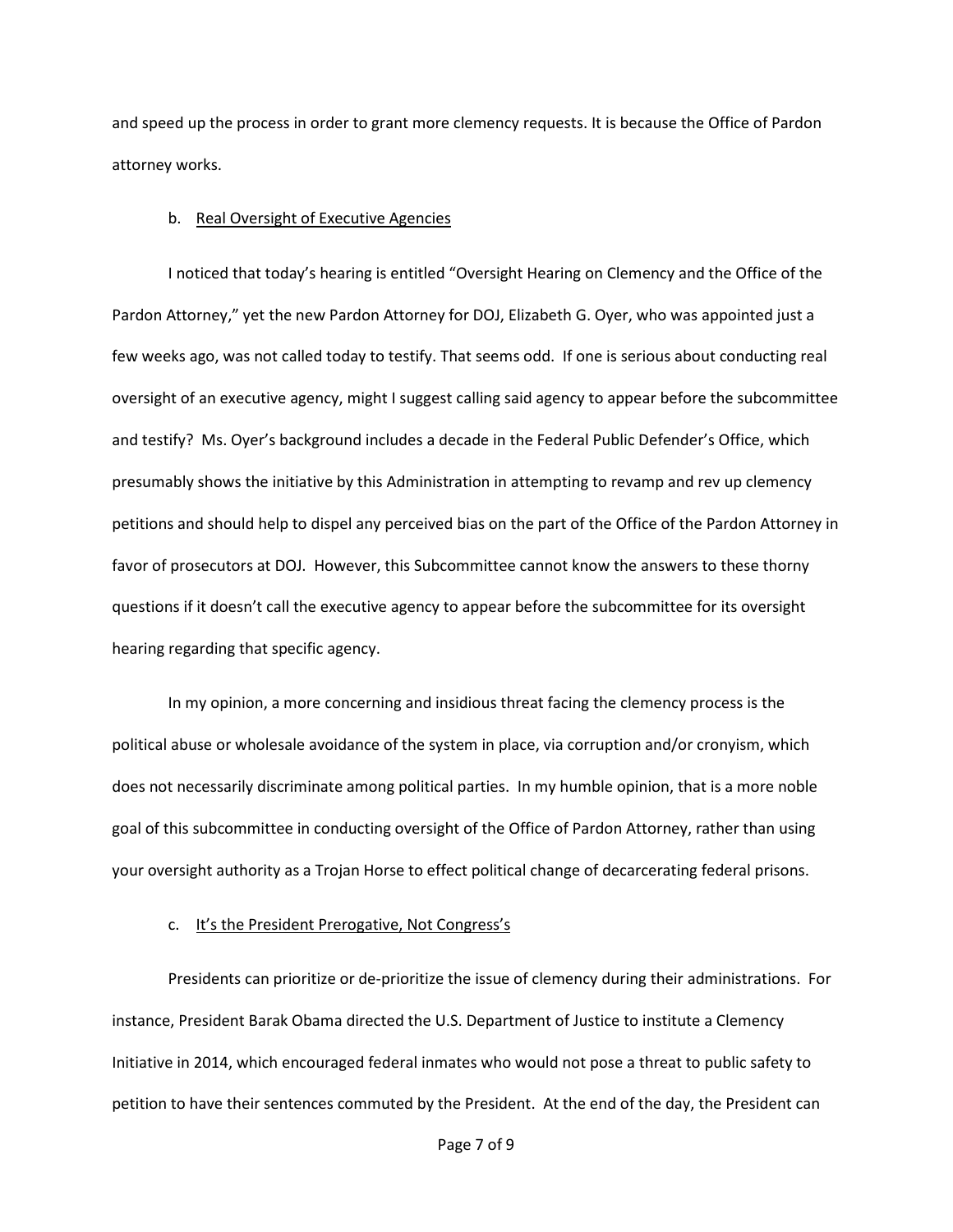make it happen if he wants it to happen. But, even for some, in the case of President Obama and his initiative, this was not enough.

#### d. Want to Limit the President, Then Amend the Constitution

If none of these solutions are sufficient, then change the Constitution. I know that is not an easy lift, but with the President's clemency authority emanating directly from the Constitution, and such authority almost unlimited, there is little else substantively Congress can do than revise the actual language in Article II, Section 2, in order to restrict and/or limit the President's authority.

### e. Want Fewer Prisoners, Then Change or Repeal Criminal Laws

Many commentators who argue that the clemency process is broken or that the Office of the Pardon Attorney is biased are only using these arguments as a pretext for the argument against mass incarceration and overcriminalization in America. To these commentators I would say – just be true to yourselves. Instead of arguing for more clemency, lobby Congress to repeal criminal laws, lower sentences for crimes, or continue to make the argument to defund the police. Unfortunately, I think those arguments and efforts have contributed to the dramatic increase our country has experienced in crime over the last two years. At the end of the day, Congress passes the laws that law enforcement and prosecutors enforce, so the buck stops here with Congress. If you want fewer people locked up, change your laws. I strongly disagree with your sentiment, as I perceive increased crime needing increases in cops and prosecutors and the increased enforcement of our laws.

#### **V. Conclusion**

The clemency process is not perfect, but it works relatively well, considering the resources the Office of the Pardon Attorney has and the professionalism that it exhibits. Clemency should only be granted in rare and extraordinary circumstances, and it is a positive attribute that there are so many